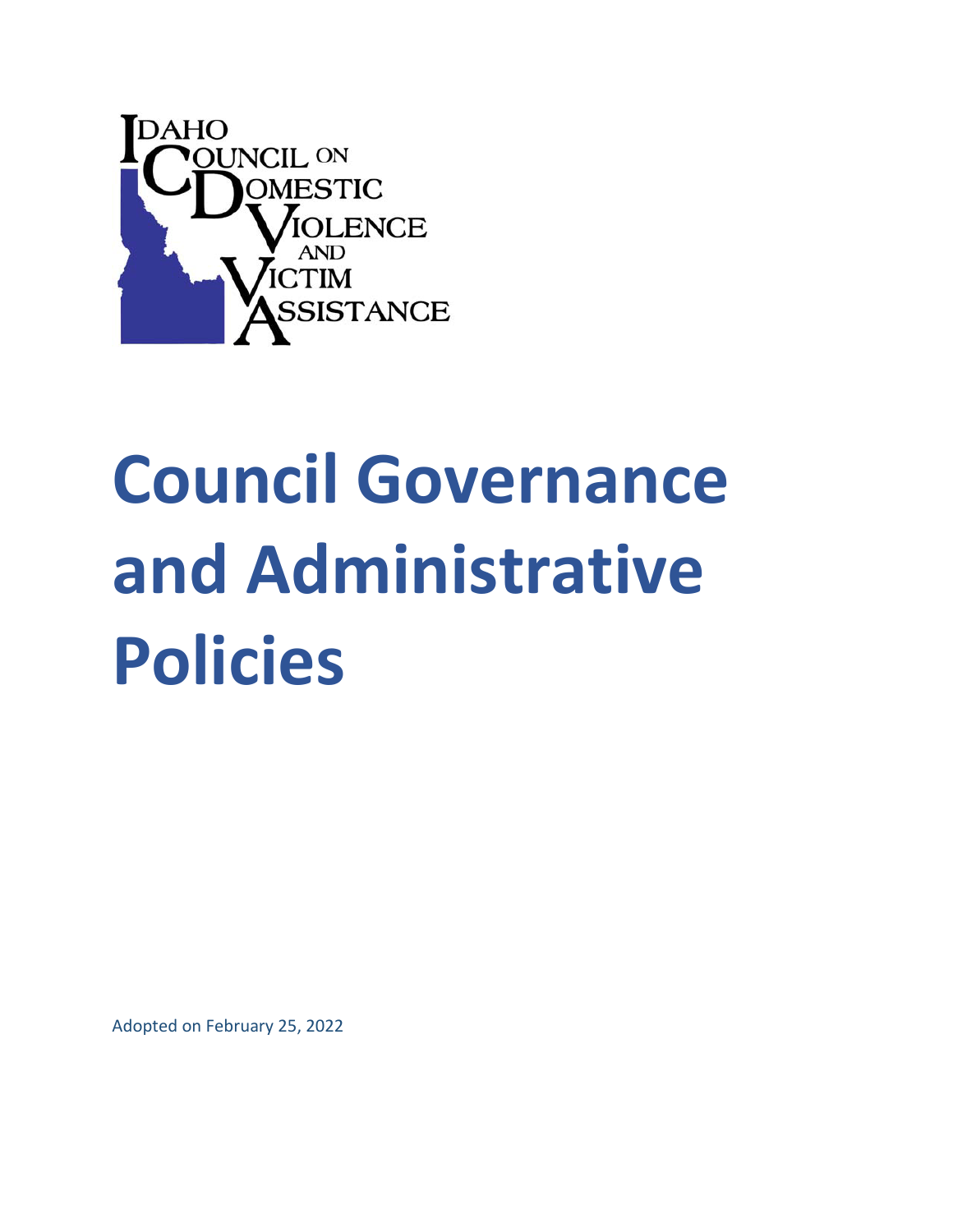# **Table of Contents**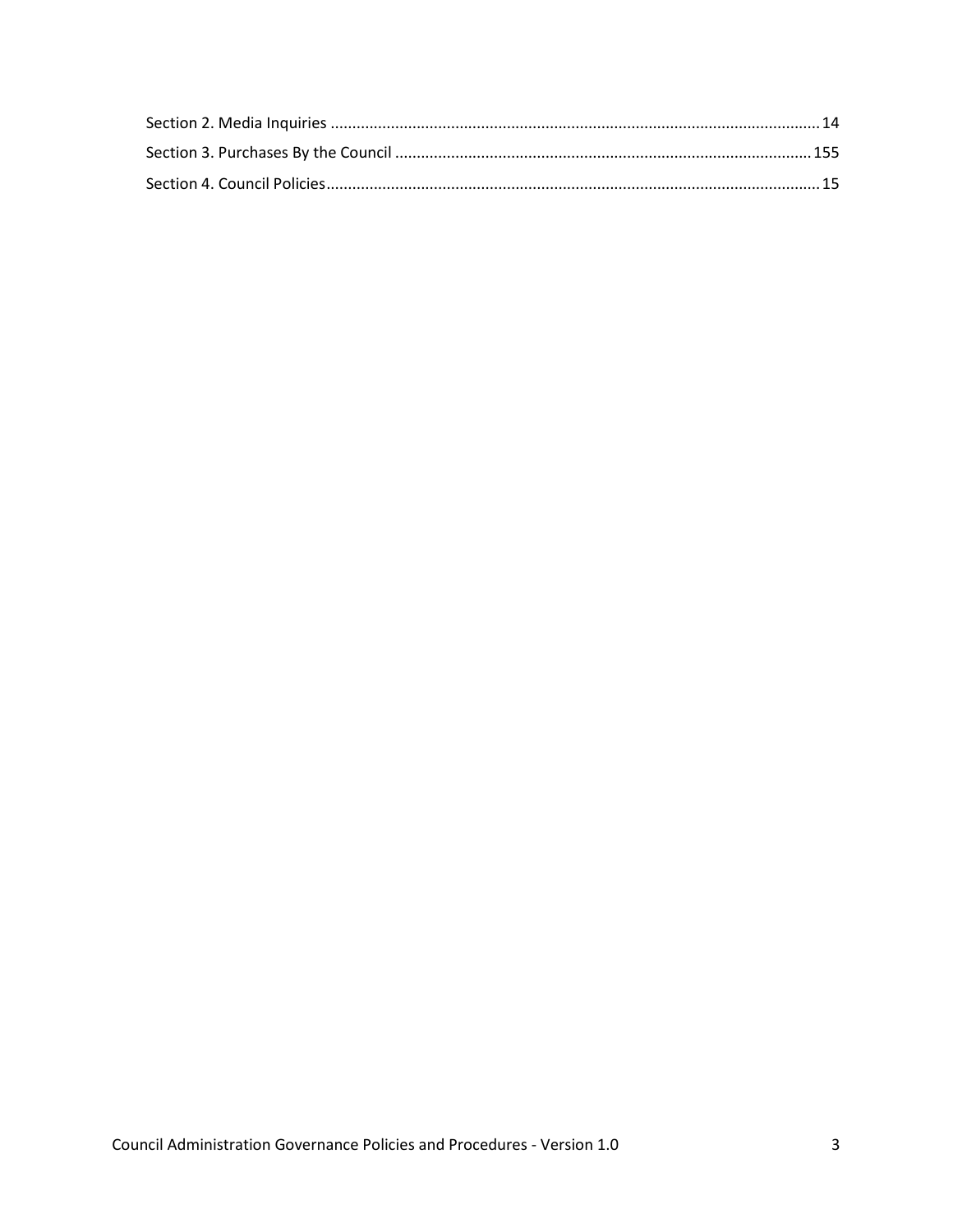# <span id="page-3-0"></span>COUNCIL PURPOSE AND DUTIES

The Idaho Council on Domestic Violence & Victim Assistance ("Council") was created by the Legislature in 1982 to address the disruptive influence of domestic violence on society, provide protection and refuge for victims, and provide funding for victim service programs throughout the State.  $1.C. \S 39-5201$ . For budgetary purposes and for administrative support purposes, the Council is assigned by the governor to a department or office within the State per *I.C.* § 39-[5203\(2\).](https://legislature.idaho.gov/statutesrules/idstat/title39/t39ch52/sect39-5203/) Currently, the Council is assigned to the Department of Health & Welfare for those purposes but is otherwise an independent agency.

Pursuant to [I.C. § 39-5201,](https://legislature.idaho.gov/statutesrules/idstat/title39/t39ch52/sect39-5201/) the Council shall be the advisory body to fund, promote and support programs and services affecting victims of domestic violence and other crimes in Idaho.

In accordance with [I.C. § 39-5208,](https://legislature.idaho.gov/statutesrules/idstat/Title39/T39CH52/SECT39-5208/) the Council's responsibilities and duties are as follows:

- (1) Establish standards for projects applying for grants from the council under this chapter;
- (2) Disseminate information on availability of funds and the application process;
- (3) Receive grant applications for the development and establishment of projects for victims of domestic violence and certain other crimes;
- (4) Distribute funds after approval of projects meeting council standards;

(5) Assess, review, and monitor the services and programs being provided for victims of domestic violence and other crimes under this chapter;

(6) Monitor programs and services for victims of domestic violence and other crimes to assure nonduplication of services and to encourage efficient and coordinated use of resources in the provision of services;

(7) Compile data on the services and programs provided to victims of domestic violence and other crimes and the geographic incidence of domestic violence and other crimes in this state; and

(8) Submit annual reports to the governor and the legislature.

The Council is also responsible for establishing minimum standards for offender intervention treatment programs and determining which providers are approved to offer such programs.  $I.C. \$ § 18-918(7)(d) requires that "Counseling or treatment ordered pursuant to this section [domestic violence crimes] shall be conducted according to standards established or approved by the Idaho council on domestic violence and victim assistance." [I.C. § 39-6306\(d\),](https://legislature.idaho.gov/statutesrules/idstat/Title39/T39CH63/SECT39-6306/) requires that the Council shall establish minimum standards for offender intervention treatment programs and determine which providers are approved to offer such programs.

The Council has rulemaking authority, pursuant to [I.C. § 39-5209,](https://legislature.idaho.gov/statutesrules/idstat/Title39/T39CH52/SECT39-5209/) to promulgate, adopt and amend rules and criteria to implement the provisions of Title 39, [Chapter 52, Domestic Violence](https://legislature.idaho.gov/statutesrules/idstat/title39/t39ch52/)  [Project Grants,](https://legislature.idaho.gov/statutesrules/idstat/title39/t39ch52/) regarding applications and grants for domestic violence project funding and for funding under any other grant program administered by the council. The Council's administrative rules are located in [IDAPA 16.05.04.](https://adminrules.idaho.gov/rules/current/16/160504.pdf)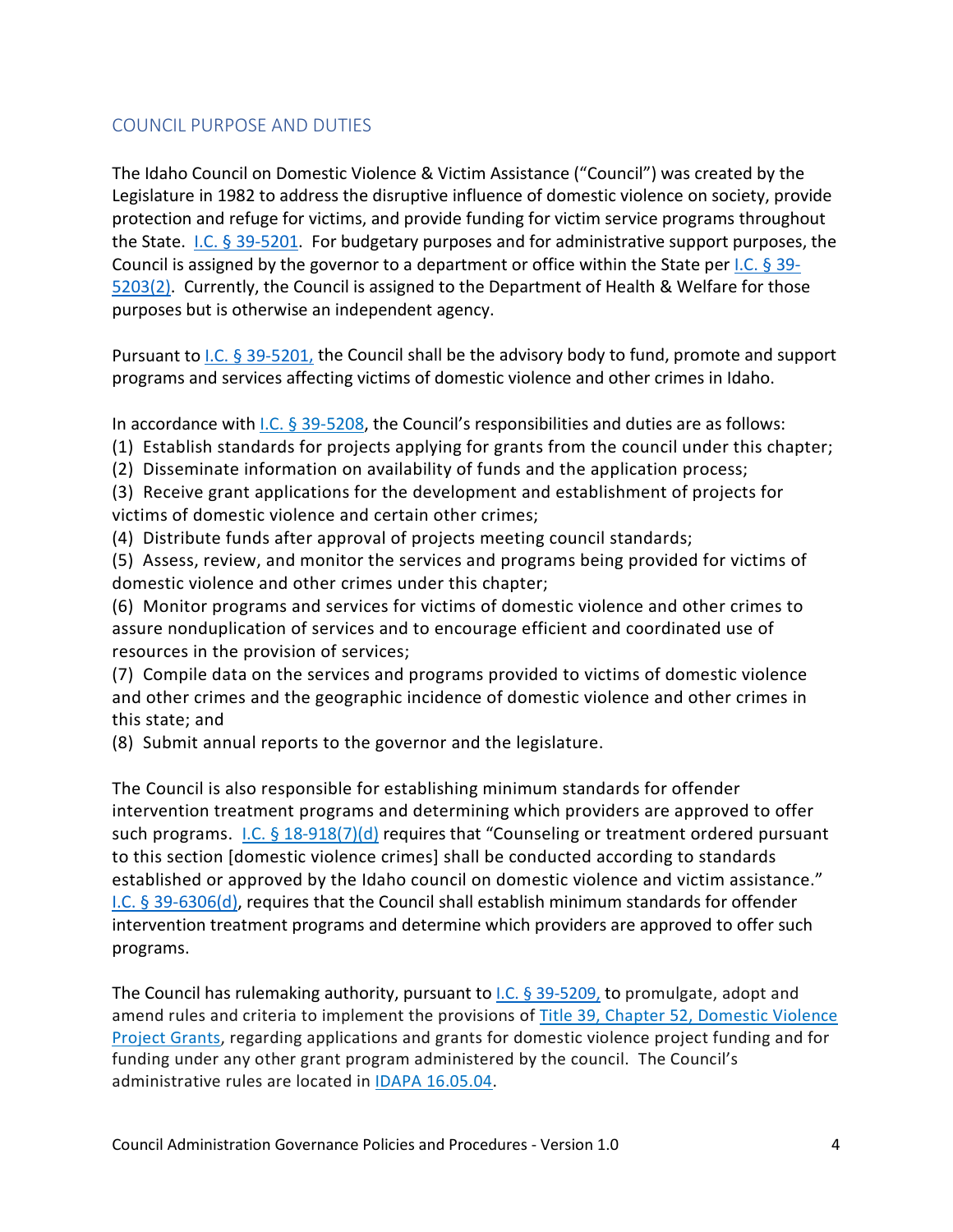# <span id="page-4-0"></span>**MEMBERSHIP**

<span id="page-4-1"></span>Section 1. Size of Council: The Council shall consist of seven (7) members, one from each region, as specified under [I.C. § 39-5204.](https://legislature.idaho.gov/statutesrules/idstat/Title39/T39CH52/SECT39-5204/)

<span id="page-4-2"></span>Section 2. Appointment to Council: Members shall be appointed by the Governor, as specified under I.C. [§ 39-5204.](https://legislature.idaho.gov/statutesrules/idstat/Title39/T39CH52/SECT39-5204/)

<span id="page-4-3"></span>Section 3. Terms of Office: Members of the Council shall serve three (3) year terms, as specified under [I.C. § 39-5205,](https://legislature.idaho.gov/statutesrules/idstat/Title39/T39CH52/SECT39-5205/) so long as they are fulfilling their member duties.

<span id="page-4-4"></span>Section 4. Representation on Council: Members shall represent persons who are victims of domestic violence, care providers, law enforcement officials, medical and mental health personnel, counselors, and interested and concerned members of the general public pursuant to I.C. [§ 39-5204.](https://legislature.idaho.gov/statutesrules/idstat/Title39/T39CH52/SECT39-5204/)

#### <span id="page-4-5"></span>Section 5. Vacancies:

- a) Vacancies may occur in the following circumstances per I.C. [§ 39-5205:](https://legislature.idaho.gov/statutesrules/idstat/Title39/T39CH52/SECT39-5205/)
	- i. Poor attendance. A Council members' unexcused absence of two or more required meetings shall constitute poor attendance. Unexcused absences include any absence without prior notice or explanation. Absence due to illness, death, or family emergency shall not be deemed unexcused.
	- ii. Lack of participation in the Council's work (e.g., lack of participation in meetings, projects, committees, etc.).
	- iii. Malfeasance in office (e.g., acting unlawfully while engaged in member duties).
	- iv. Resignation.
	- v. Non-reappointment.
	- vi. End of a term of service, when a member does not wish to continue or seek re-appointment.
- b) In cases of poor attendance, lack of participation, or malfeasance as determined by the Council, the Council shall vote to decide whether to make a recommendation for removal to the Governor. If the Council determines, by a majority of member votes, that removal of a member is appropriate, the Chairperson shall draft a recommendation with justification for such proposition and the Executive Director shall deliver the same to the Governor's office.
- c) Members who desire to resign from the Council shall submit such resignation to the Council Chairperson and the Executive Director, who shall deliver the same to the Governor.
- d) Members who do not wish to be reappointed at the end of their term of service should notify the Executive Director and the chair as soon as possible, ideally no later than six (6) months before their term expires, so that replacement members can be timely obtained.
- e) Vacancies shall be filled in accordance with [I.C. § 39-5205](https://legislature.idaho.gov/statutesrules/idstat/Title39/T39CH52/SECT39-5205/) and [I.C. § 39-5204.](https://legislature.idaho.gov/statutesrules/idstat/Title39/T39CH52/SECT39-5204/)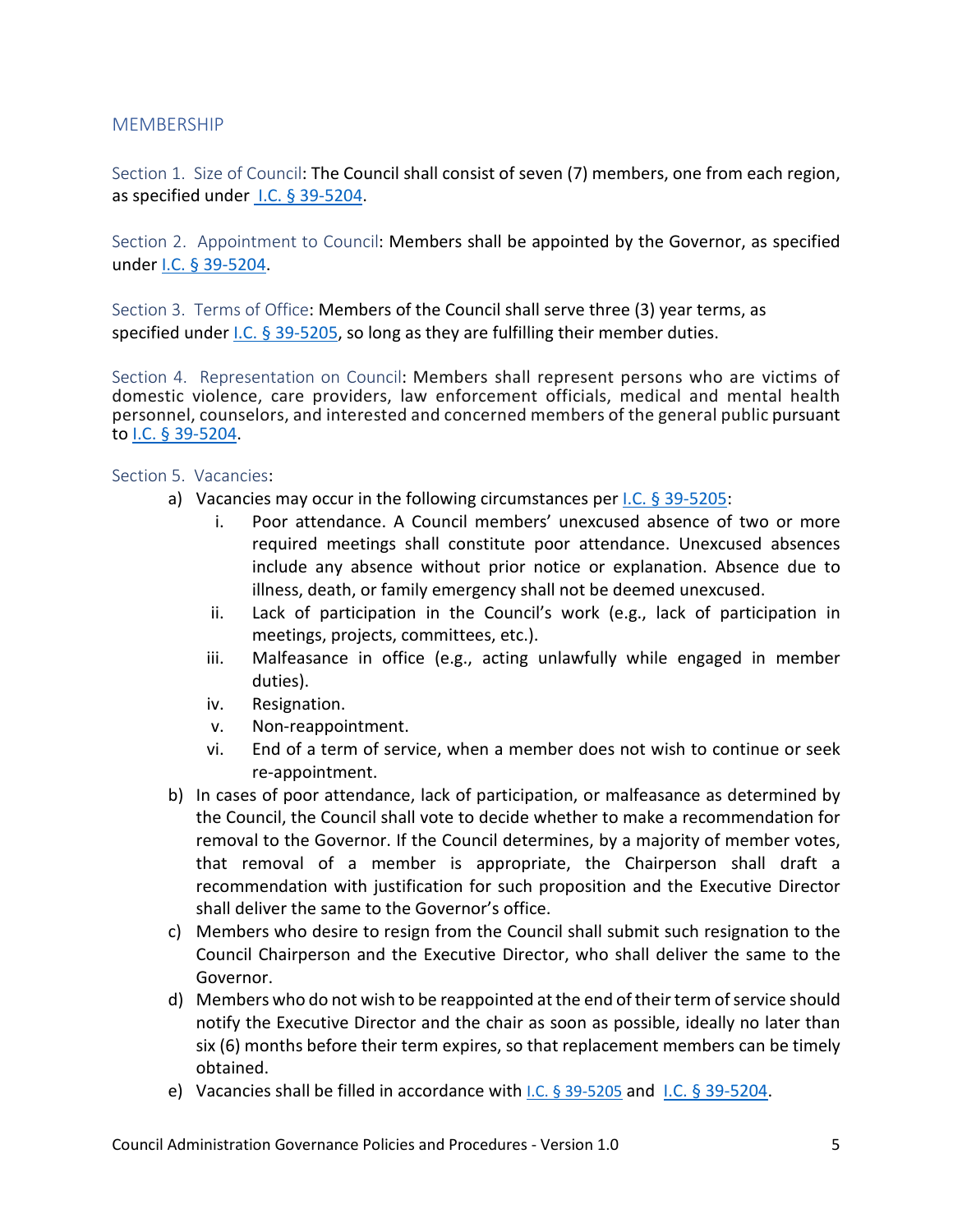# <span id="page-5-0"></span>**MEETINGS**

<span id="page-5-1"></span>Section 1. Required Meetings: The Council shall hold at least four (4) meetings annually, with at least one (1) occurring in each quarter of the year.

- a) The Council shall hold special meetings as needed, including one annual strategic planning meeting.
- b) One regional roundtable meeting shall be held in each region each year, either inperson or virtually, to be attended by the member from that region. Representatives of funded programs within that region shall be invited to attend the roundtable meeting. Members are encouraged to visit and become familiar with victim service and offender intervention programs in their regions in addition to attending the annual regional roundtable meeting, but, at a minimum, attendance at the roundtable is a member requirement to provide a forum for members to hear directly from funded programs in their region.

<span id="page-5-2"></span>Section 2. Open Meetings: Meetings shall be held in accordance with [Idaho's Open Meetings](https://legislature.idaho.gov/statutesrules/idstat/Title74/T74CH2/)  [Laws,](https://legislature.idaho.gov/statutesrules/idstat/Title74/T74CH2/) [I.C. §§ 74-201 through 74-208.](https://legislature.idaho.gov/statutesrules/idstat/Title74/T74CH2/)

<span id="page-5-3"></span>Section 3. Parliamentary Procedure: [Robert's Rules of Order](https://www.ulm.edu/staffsenate/documents/roberts-rules-of-order.pdf) shall guide the conduct of business at all meetings of the Council, subject to provisions of Idaho Code. However, noncompliance with Robert's Rules of Order shall not provide a basis to invalidate Council actions.

<span id="page-5-4"></span>Section 4. Required Briefings: At each quarterly meeting, the Executive Director or Council staff shall report to the Council on critical issues relating to federal grant compliance and efficient operations of the Council, including but not limited to:

- a) progress and status on the monitoring of subrecipient programs by Council staff at least once every two years as required by federal grants;
- b) the average time it takes staff to process reimbursements from subrecipients once they are submitted for payment, to ensure that subrecipients are able to timely receive funds from their grant awards and avoid interruptions in victim services; and
- c) progress and status of open subawards (including subrecipients which have spent less or more of their award than anticipated and any reported reasons for the same, subrecipients not meeting match requirements, subrecipients not completing required data reports on time, and/or similar grant performance or compliance issues)

<span id="page-5-5"></span>Section 5. Notice of Meetings: The Chairperson, the Vice Chairperson, or the Executive Director (in that order, based on availability) shall determine if a meeting will be held virtually or in person. Notice of the time and place of the meetings shall be given to members of the Council at least thirty (30) days prior to the meeting date. An annual list of meeting dates, times, and locations shall meet the 30-day notice requirement. The Executive Director will ensure that notice of meetings and agendas are posted as required by Idaho's Open Meeting Laws.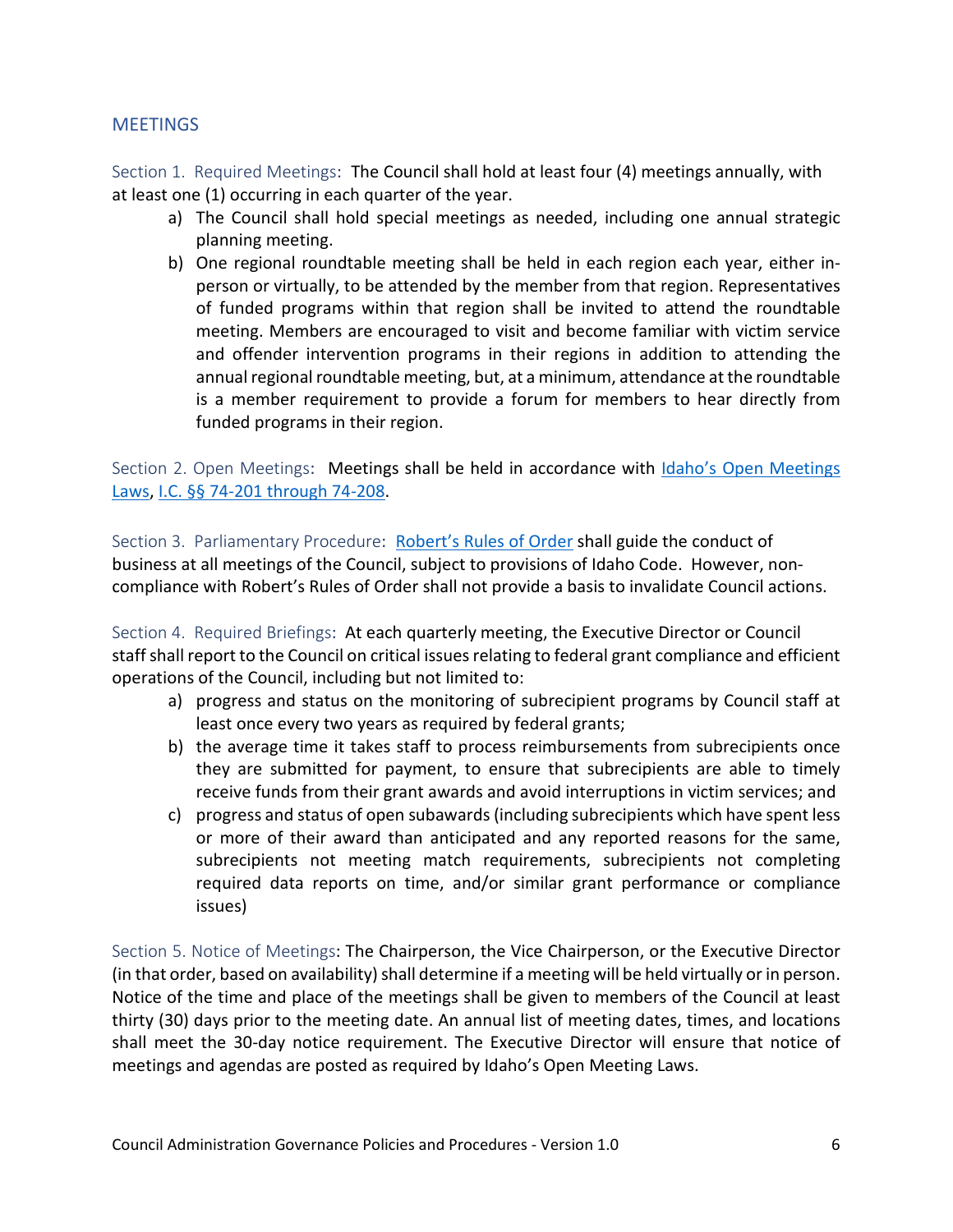<span id="page-6-0"></span>Section 6. Request for Meeting: At least two (2) members may request a meeting of the Council and the Chairperson (or Vice-Chairperson if the Chairperson is unavailable) shall, thereon, call such meeting.

<span id="page-6-1"></span>Section 7. Calling Special Meetings: Special meetings of the Council may be called by the Chairperson, the Vice Chairperson, or the Executive Director (in that order, based on availability) with the consent of three (3) members, without the required thirty (30) days written notice.

<span id="page-6-2"></span>Section 8. General Quorum Requirement: A quorum for the transaction of business, other than revision of Council policies shall be four (4) members of the Council membership. The act of the majority of those members present and voting shall be the act of the Council.

<span id="page-6-3"></span>Section 9. Quorum Requirement for Revising Council Policies: A quorum for a vote on revising Council policies shall be five (5) members.

<span id="page-6-4"></span>Section 10. Voting: The Chairperson shall determine whether votes will be conducted vocally or by a show of hands. The Chairperson shall verbally announce the result of the voting immediately after the vote takes place. The results of all votes need to be published in the meeting minutes, and if a member requests it, the results of each member's vote by name.

#### <span id="page-6-5"></span>Section 11. Meeting Refreshments:

- a) Meals and refreshments are not an allowable expense for meetings, events and training sessions lasting less than three hours.
- b) When a meeting, event or training session lasts more than three (3) hours but less than six (6) hours, refreshments (not to exceed a total amount of \$12.25 per person/per day pursuant to DHW Policy) are allowed if all of the following conditions are met:
	- i. The meeting has a published agenda where attendance is mandatory;
	- ii. The meeting has an intended duration of at least three (3) hours as shown on agenda;
	- iii. There are five (5) or more attendees; and
	- iv. There is an identified business purpose.
- c) When a meeting, event or training session lasts more than six (6) hours, meals and refreshments are allowed (not to exceed a total amount of \$12.25 per person/per day for refreshments and \$17.15 additional lunch allowance per person pursuant to DHW Policy) if all of the following conditions are met:
	- i. The duration of the meeting is at least six (6) hours;
	- ii. Attendance is mandatory;
	- iii. There is an identified business purpose;
	- iv. There is a published agenda;
	- v. There are five (5) or more attendees;
	- vi. The meeting is non-routine; and
	- vii. There is a mandatory scheduled presentation or activity during the meal period, which is identified on the agenda (this requirement does not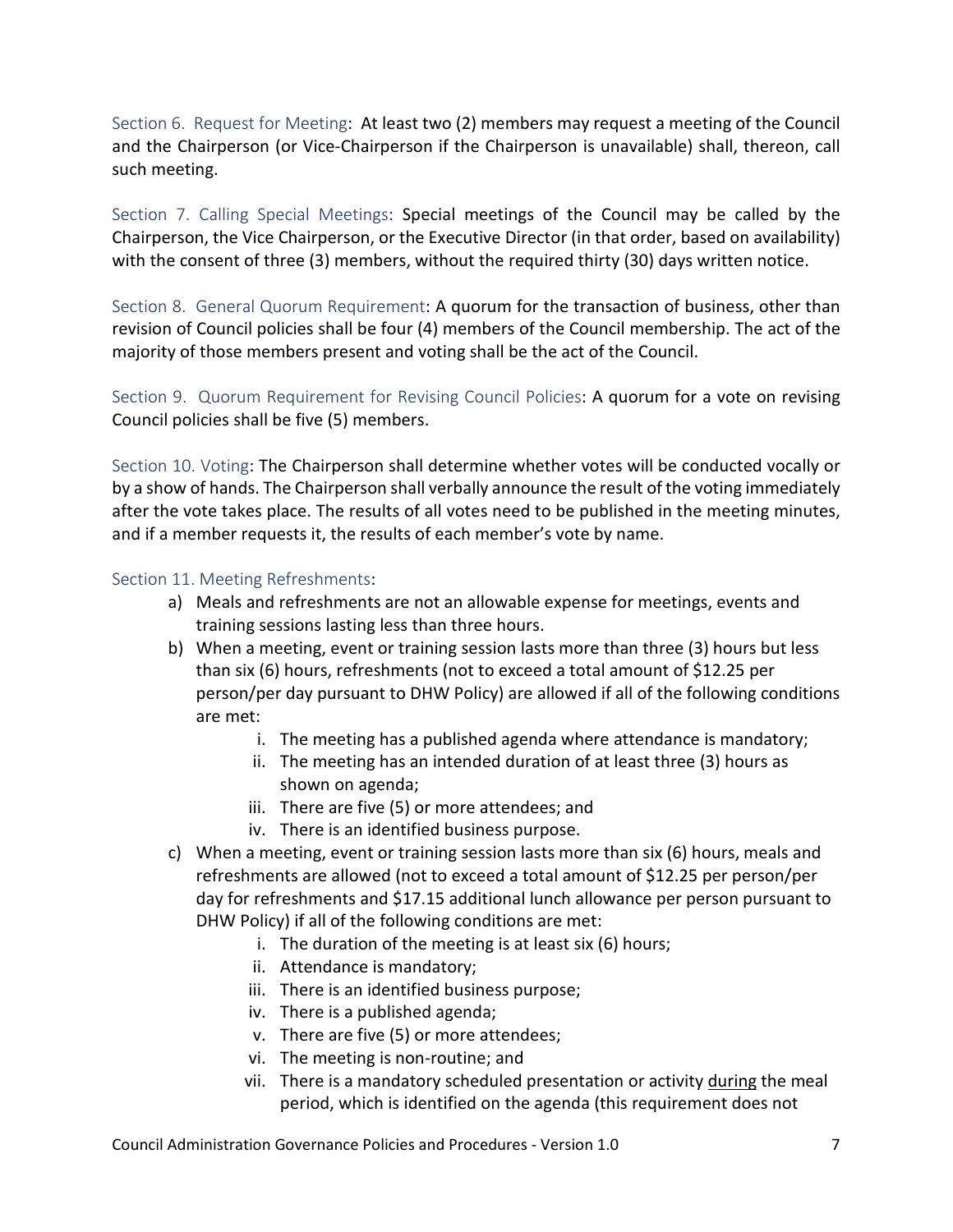apply to refreshment breaks).

- d) Allowable purchases
	- i. Beverages, including coffee, tea, soft drinks, juice, and bottled water
	- ii. Hot or cold food items, including those associated with 'meals' (e.g., snacks, fruit, pastries, sandwiches, salads, desserts, condiments, etc.)
	- iii. Disposable serving dishes, utensils, and napkins
	- iv. Tips
	- v. Delivery Service
- e) Purchases not permitted
	- i. Alcohol may **not** be purchased using Council funds.

# <span id="page-7-0"></span>Section 12. Compensation and Expenses:

- a) Eligibility: Members of the Council shall be entitled to receive actual and necessary expenses plus compensation when engaged in Council service (e.g., participating in meetings, carrying out separate Council projects, serving on a standing committee.) per [I.C. § 39-5206.](https://legislature.idaho.gov/statutesrules/idstat/Title39/T39CH52/SECT39-5206/)
- b) Rate of Compensation: The amount of the compensation is thirty-five dollars  $(535.00)$  per day as established by [I.C. § 59-509\(g\).](https://legislature.idaho.gov/statutesrules/idstat/Title59/T59CH5/SECT59-509/)
	- i. Council members must submit a signed Honorarium form to Council staff within one (1) week of service in order to claim compensation for their service. Members may waive compensation by notifying the Executive Director of their waiver, or by not timely completing an Honorarium form.
	- ii. Members attending a meeting for less than one (1) hour are not eligible for an Honorarium for service for that day
- c) Expense Reimbursement: Actual and necessary expenses are determined in accordance with I.C.  $\S 67-2008$ . Council members may receive a per diem allowance for their food, lodging and mileage to attend in-person meetings.
	- i. Rates: The meal per diem and mileage reimbursement rates are determined annually by the State of Idaho Controller's Office Board of Examiners. Since the Council is attached to the Department of Health and Welfare (DHW) for administrative purposes, the DHW Travel Policy determines allowable reimbursement.
	- ii. Per Diem: Receipts are not required for per diem reimbursement. Per diem expenses are not allowed for any meals provided during meetings. The amount a Council member will otherwise qualify for in their meal per diem depends on when the member is traveling, as set forth in DHW Travel Policy described below:
		- 1. If, on the day of departure, the Council member leaves
			- a) Before 7 a.m., they shall receive a full day allowance for breakfast, lunch, and dinner
			- b) Between 7:01 a.m. and 11 a.m., they shall receive ninety percent (90%) of full day rate for lunch and dinner (lunch is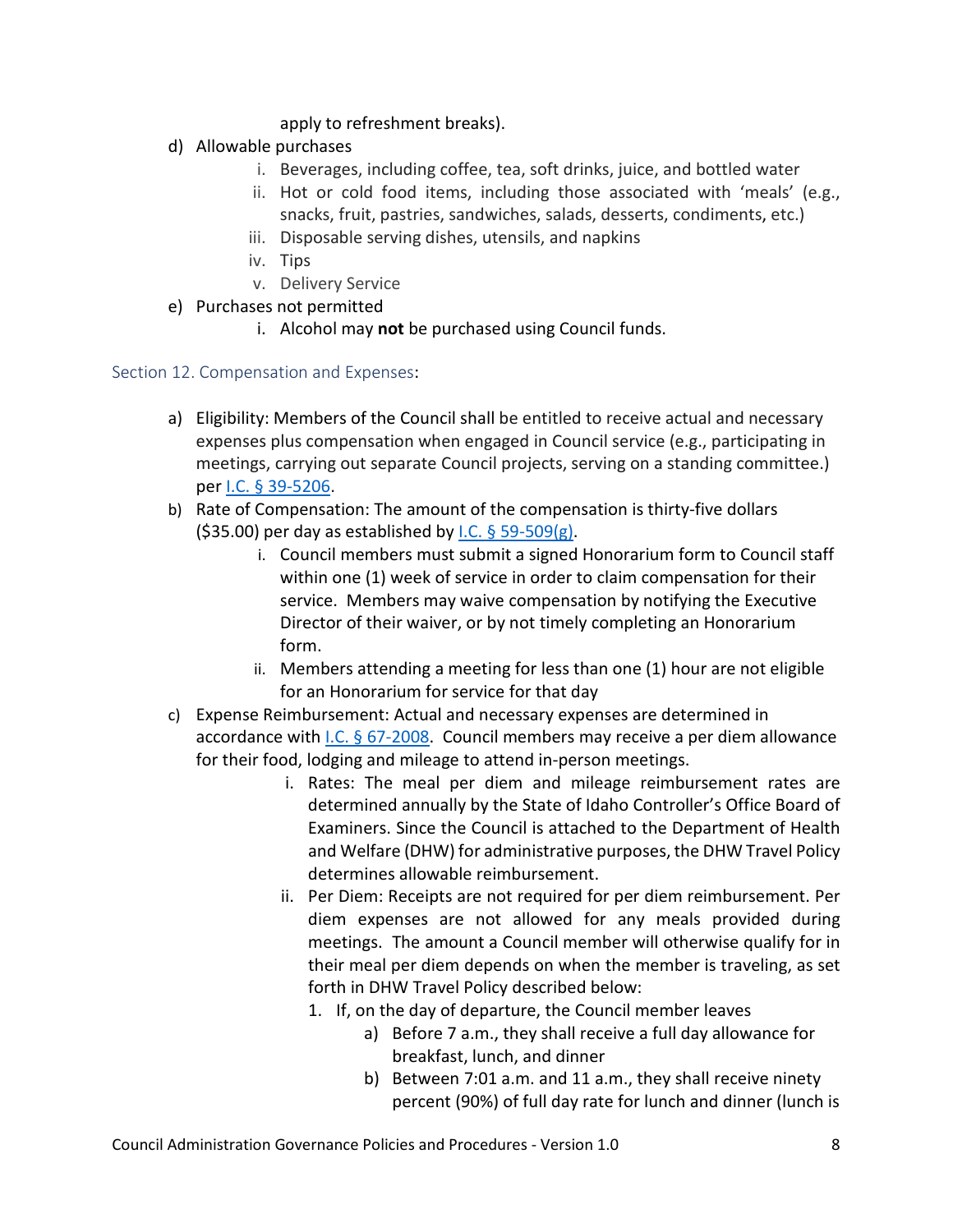35% and dinner is 55% of the full day rate)

- c) Between 11:01 a.m. and 5:00 p.m., they shall receive fiftyfive percent (55%) of the full day rate for dinner
- d) After 5:01 p.m., they shall not receive any per diem allowance
- 2. If, on the day of return, the Council member leaves
	- a) Before 8 a.m., they shall not receive any per diem allowance
	- b) Between 8 a.m. and 1:59 p.m., they shall receive twentyfive percent (25%) of the full day rate for breakfast
	- c) Between 2 p.m. and 6:59 p.m., they shall receive sixty percent (60%) of the full day rate for breakfast and lunch (breakfast is 25% and lunch is 35% of the full day rate)
	- d) After 7 p.m., they shall receive the full day rate of allowance
- iii. Travel: Mileage is reimbursed at the rate determined by the State Travel Policy effective on the date of travel.
	- 3. To determine the amount a member will qualify for in their mileage reimbursement for use of a personal vehicle, Google Maps, Apple Maps, or a similar source should be used to figure out the mileage of a trip.
	- 4. If flying is more cost-effective, members may purchase an Economy Class ticket. Members should confirm with the Executive Director that a flight cost is reimbursement eligible before incurring the same.
- iv. Lodging: Council staff shall arrange for direct payment of lodging for members for meetings held in Boise. If meetings are held elsewhere in the state, accommodations with a state government rate, as determined by Council staff, must be used.
- v. Claim Form: Members must sign a DHW Single Purpose Travel Expense Voucher verifying expenses to be claimed within two (2) weeks of service involving travel in order to claim reimbursement for expenses. Per diem meals or other expenses may be waived; failure to timely submit a signed form constitutes a waiver.
- d) No Benefits: Council members are non-benefitted employees and do not qualify for health insurance, PERSI, or other benefits.

# <span id="page-8-0"></span>**ORGANIZATION**

#### <span id="page-8-1"></span>Section 1. Officers:

- a) Number: The officers of the Council shall be the Chairperson and the Vice Chairperson.
- b) Election and Term of Office: The Chairperson and Vice Chairperson shall be elected by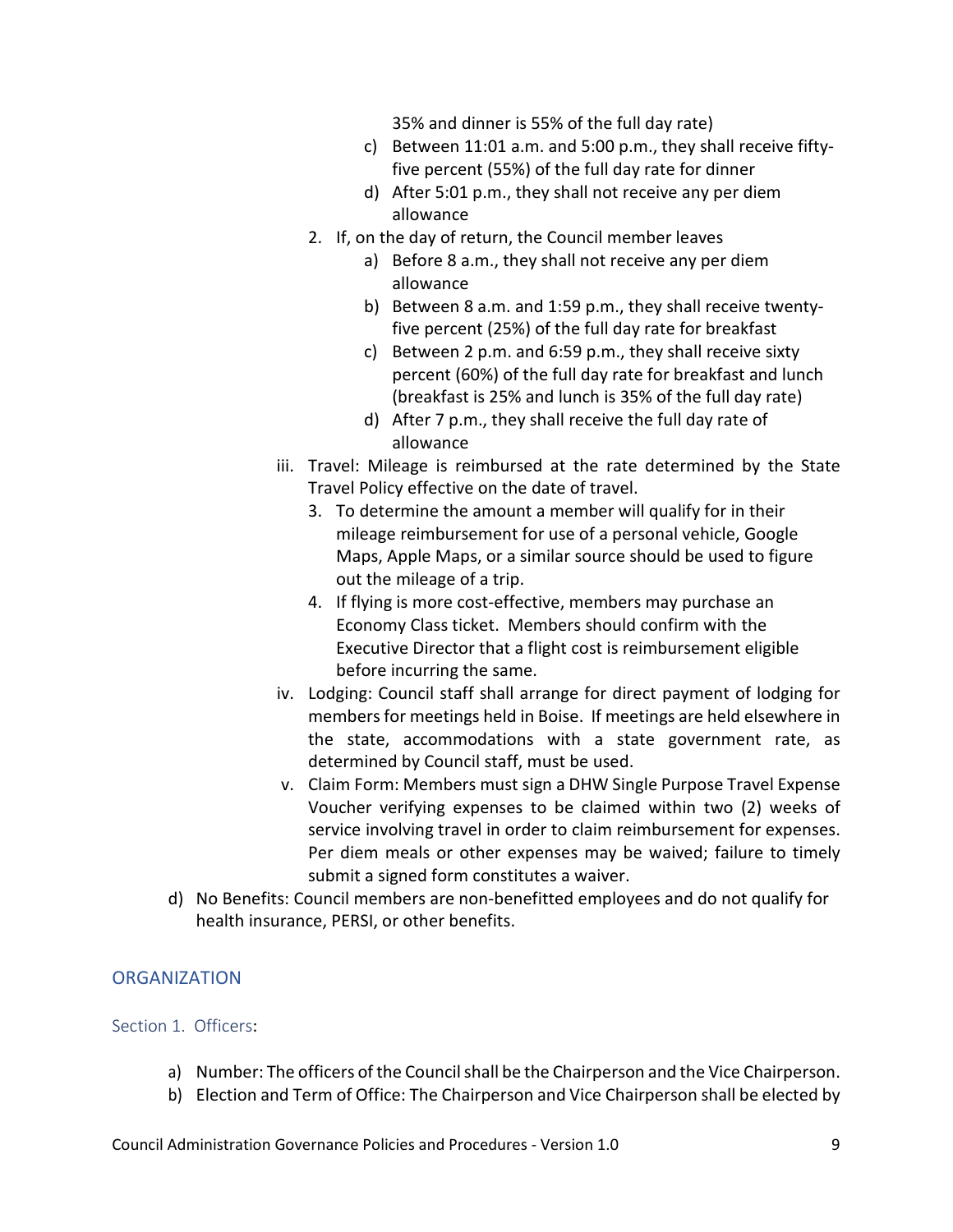the members of the Council from among its membership. Each officer of the Council shall hold office for two (2) years or until the successor shall have been duly elected, or until their death, their resignation, or their removal.

- c) Removal: The Council may vote to remove the Chairperson or Vice-Chairperson whenever in its judgement the best interests of the Council would be served by said removal, providing at least four (4) members so vote at any duly called meeting.
- d) Vacancies: A vacancy in the office of the Chairperson or in the office of Vice Chairperson because of death, resignation, removal, or otherwise, shall be filled by a member chosen by the Council for the unexpired portion of the term.
- e) Chairperson: The Chairperson shall, in general, supervise and control all of the business and affairs of the Council. The Chairperson shall preside at all meetings of the Council and shall perform all duties incident to the Office of Chairperson, including serving ex-officio on committees and task forces, and such other duties as may be prescribed by the Council from time to time.
	- ii. The Chairperson shall carry on the business of the Council, as described herein, whenever the full Council is not in meeting, including acting in emergency situations. The Chairperson shall: (1) approve the agenda for each regularly scheduled Council meeting, (2) take such actions as are necessary and permissible without a full Council vote on behalf of the Council and timely report such actions to the Council, (3) make recommendations to the Council for actions, (4) coordinate the activities of any committees or task forces or designate a coordinator to do so, and (5) perform other functions and duties as assigned or delegated by the Council.
- f) Vice-Chairperson: In the absence of the Chairperson, or in the event of the Chairperson's inability or refusal to act, the Vice-Chairperson shall perform the duties of the Chairperson, and when so acting shall have all the powers of, and be subject to all the restrictions imposed upon, the Chairperson.

# <span id="page-9-0"></span>Section 2. Executive Director:

- a) The Council shall employ and fix the compensation of an administrator, who shall be designated as the Executive Director of the Council as specified b[y I.C. § 39-5207 \(3\).](https://legislature.idaho.gov/statutesrules/idstat/Title39/T39CH52/SECT39-5207/)
- b) The Council shall approve a position description and qualifications for the Executive Director and shall act as the selection committee in order to employ an Executive Director.
- c) The Executive Director shall be the administrator of the Council and its affairs and be the manager of any staff employed by the Council. The Executive Director shall:
	- i. be responsible for conducting the affairs of the Council and acting as its representative;
	- ii. be responsible for hiring and training Council staff and recommending staff salaries and annual changes in employee compensation;
	- iii. be the executive secretary to the Council and shall ensure minutes of meetings are taken (designee of the Executive Director can be assigned this task);
	- iv. be the designated custodian of Council public records as defined by  $LC.$  § 74-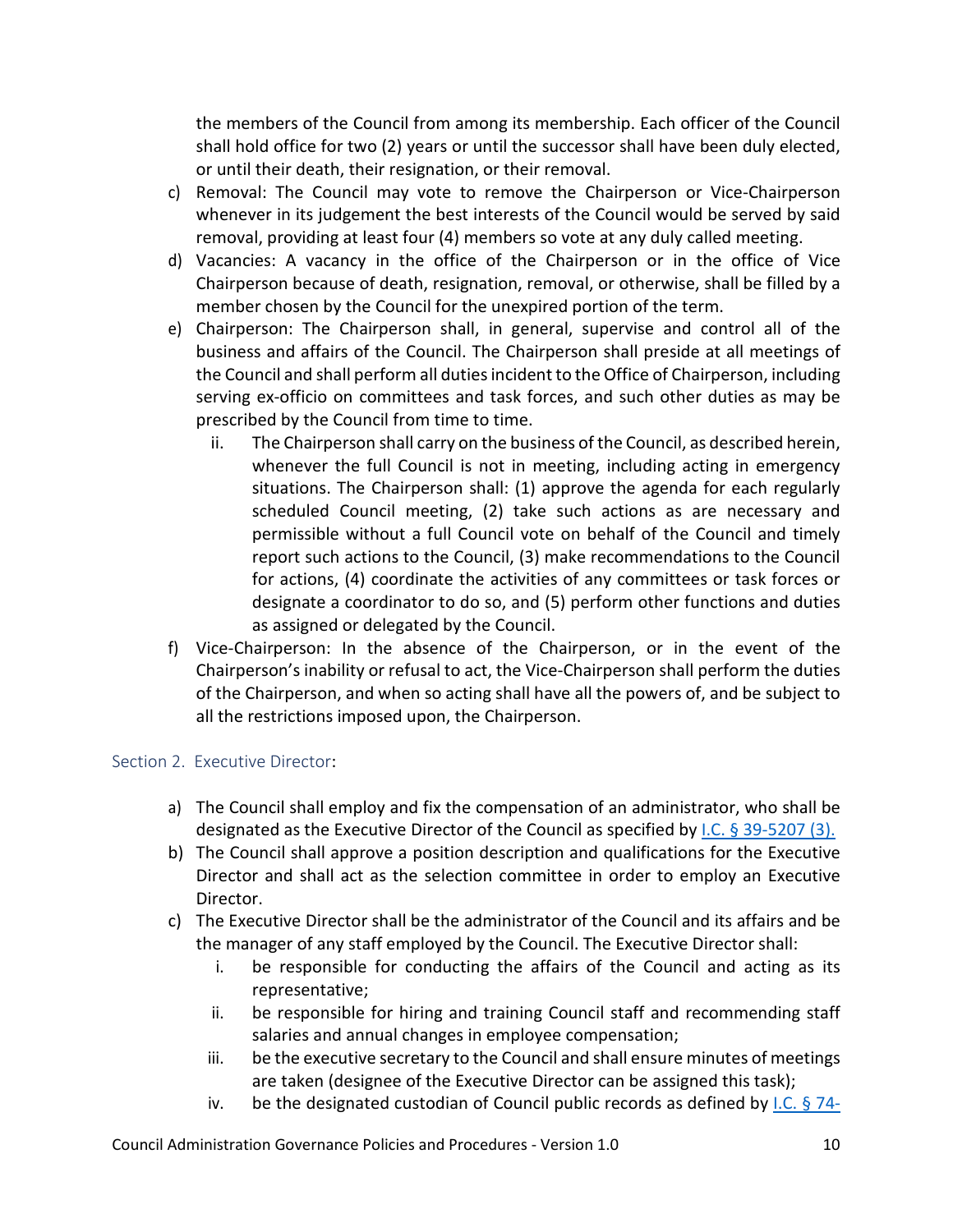[101\(c\);](https://legislature.idaho.gov/statutesrules/idstat/title74/t74ch1/sect74-101/)

- v. maintain an ongoing study of operating and other policies to ensure compliance with federal grant requirements and recommend operating and other policies to the Council;
- vi. keep the Council informed regarding Council business, including available funding;
- vii. be held accountable to the Council;
- viii. serve as the State Administrator for the Family Violence Prevention and Services Act (FVPSA) state formula grant and shall ensure compliance with FVPSA requirements and guidelines;
- ix. serve as the State Administrator for the Victims of Crime Act (VOCA) state formula grant and ensure compliance with VOCA requirements and guidelines;
- x. pursue additional funding opportunities for victim services;
- xi. handle all media inquiries and consult with the Chairperson, if needed, regarding the same;
- xii. handle all legislative inquiries
- f) The Council may recommend and request termination of the Executive Director.
- e) The Council shall make annual Executive Director salary and change in employee compensation recommendations to the Governor.

# <span id="page-10-0"></span>Section 3. Standing Committees:

- a) All standing committees established by the Council:
	- iii. The Council shall establish such standing committees as may be necessary to carry out its duties and functions.
	- iv. Standing Committee Chairpersons: The Chairperson of the Council shall appoint, and the Council must vote to approve, a member of the Council as chairperson for each of the Council's standing committees. The standing committee chairperson shall select and suggest potential committee members to the Council for a vote. If the Council approves of the recommendation, the potential committee member shall be appointed to the committee. Membership on standing committees shall not be limited to the Council membership.
	- v. Meetings: Standing committee meetings shall be called and held as frequently as deemed necessary by the standing committee chairperson. All decisions made by the standing committee must be approved by the Council via vote.
	- vi. Minutes: Written minutes of all standing committee meetings shall be kept and made available to the public on the Council's website.
- b) The Offender Intervention Program (OIP) Oversight Standing Committee (formerly the Committee for Oversight of Domestic Violence Offender Intervention Programs and Standards (CODVOIPS)):
	- i. The Council Chairperson shall appoint, and the Council must vote to approve, a member as chairperson for the OIP Committee.
	- ii. Meetings of the OIP Committee shall take place quarterly and shall be held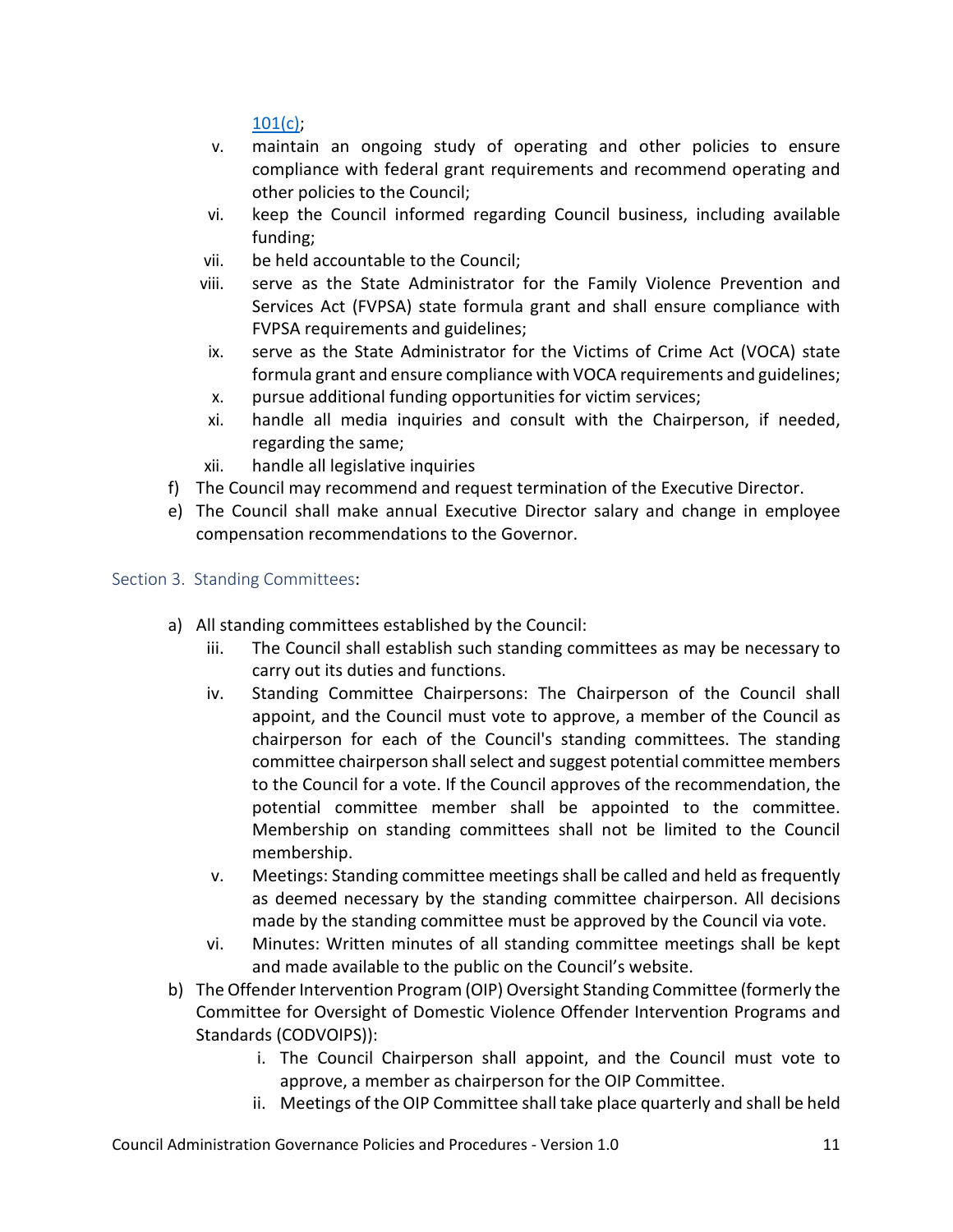in compliance with Idaho Open Meetings Laws. Special meetings may be called as needed by the Chairperson. Meetings may be held virtually or in person at the Chairperson's discretion.

- 1. At each quarterly meeting, Council staff shall report to the committee on
	- a) the progress and status on the monitoring of approved providers; and
	- b) the status of data collection from approved providers (including data results and any programs reporting late).
- iii. Members of the OIP Committee shall be nominated by the OIP Committee Chairperson to the Council, which shall vote to approve or reject the same. Membership shall not be limited to the Council membership. The OIP Committee shall consist of six (6) members in addition to the Chairperson, one (1) of which is from the Coalition Against Sexual and Domestic Violence. Members should be individuals familiar with offender intervention programs (e.g. Domestic Violence (DV) evaluators, DV court coordinators and/or administrators, attorneys, prosecutors, probation officers, victim service providers, former OIP providers or others who work with offenders, etc.). Consideration shall be given to regional and cultural diversity in committee member selection. Current OIP providers shall not be eligible for membership on the committee. No more than three (3) Council members shall serve on the OIP Committee, including the Chair.
- iv. Each member of the OIP Committee shall be appointed for a term of three (3) years, with staggered terms. Members may serve more than one term. If a vacancy occurs, a new member shall be appointed in accordance with the provisions of the original appointment for the unexpired portion of the vacated term. Members may be replaced because of resignation, poor attendance, lack of participation in the committee's work, or malfeasance in office.
- v. Selection of new committee members. The Executive Director of the Council, the Council staff, and/or the Chairperson shall solicit resumes and letters of interest from interested parties in the event of a vacancy, and may advertise the same on the Council's website. Existing members may nominate new potential members for consideration.
- vi. Committee members are not eligible for compensation, except that Council members may claim an honorarium. Travel expenses of all committee members shall be covered by the Council to attend in-person meetings, but shall not include a per diem amount, only mileage or common carrier charges.

#### <span id="page-11-0"></span>Section 4. Non-standing Committees:

a) The Council may establish such non-standing committees as may be necessary to carry out its functions.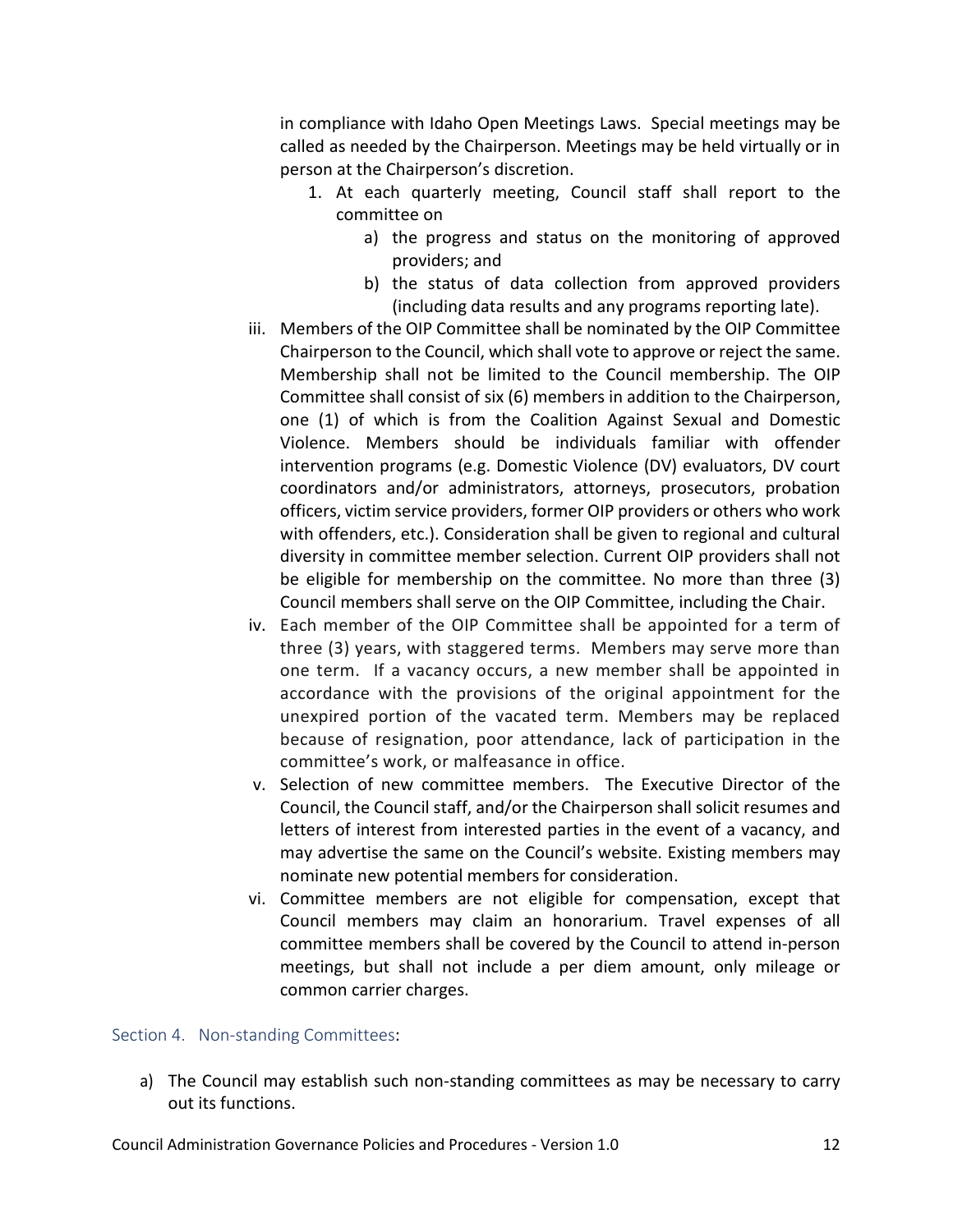- b) Purpose: Non-standing committees will be established only for specific purposes and shall only exist for specific durations.
- c) Membership: Non-standing committee chairpersons shall be appointed by the Council Chairperson. The Executive Director of the Council can be the chairperson of a nonstanding committee. Non-standing committee chairpersons shall select committee members and present them to the Council Chairperson for official appointment. Committee membership shall not be limited to Council membership.
- d) Minutes: Written minutes of all non-standing committees shall be kept and made available to the public.

# <span id="page-12-0"></span>CONFLICTS OF INTEREST

<span id="page-12-1"></span>Section 1. General Policy. In accordance with the provisions of [I.C. § 74-403,](https://legislature.idaho.gov/statutesrules/idstat/Title74/T74CH4/SECT74-403/) Council members shall not participate in any Council action, decision, or recommendation that would create a private pecuniary benefit to themselves or anyone in their household or to any business with which they or any household member are associated. Council members have an affirmative duty to advise the Executive Director and the Chairperson, in writing, of any change in status that would lead to such benefit (e.g., new employment) and of any conflict of interest that arises between their private interests and their role as a Council member.

Members cannot use their positions on the Council to influence decisions or actions that will financially benefit themselves or an organization with which they have a pecuniary interest or policy making affiliation. Members have an individual responsibility to be alert to actions that could be interpreted as benefiting themselves, their family, their employer or any other person or organization with which they have a financial relationship during or immediately following their relationship with the Council.

This policy does not preclude members from actively supporting the interests of communities or programs which they may represent on the Council. Council members are encouraged to support actions that benefit victim service providers and offender intervention programs in their regions if they believe the action will benefit the State as a whole. This policy should not be interpreted as an excuse to ignore conflicts of interest at any time.

<span id="page-12-2"></span>Section 2. Disclosure Requirement. When a conflict of interest exists or potentially exists, the affected member must disclose the nature of the conflict to the Council Chairperson and Executive Director, in writing, at the earliest opportunity, and prior to acting upon the conflict or potential conflict. The member with the conflict must also exclude themselves from involvement in decisions or other forms of action, and leave the room at regular and committee meetings concerning the conflict. In cases of an appearance of impropriety or a perceived conflict of interest, the member must disclose the issue and the nature of his or her involvement to the Chairperson and the Executive Director, in writing. The Chairperson, in consultation with the Council's assigned attorney, will make a determination regarding the appropriate action to be taken in each case.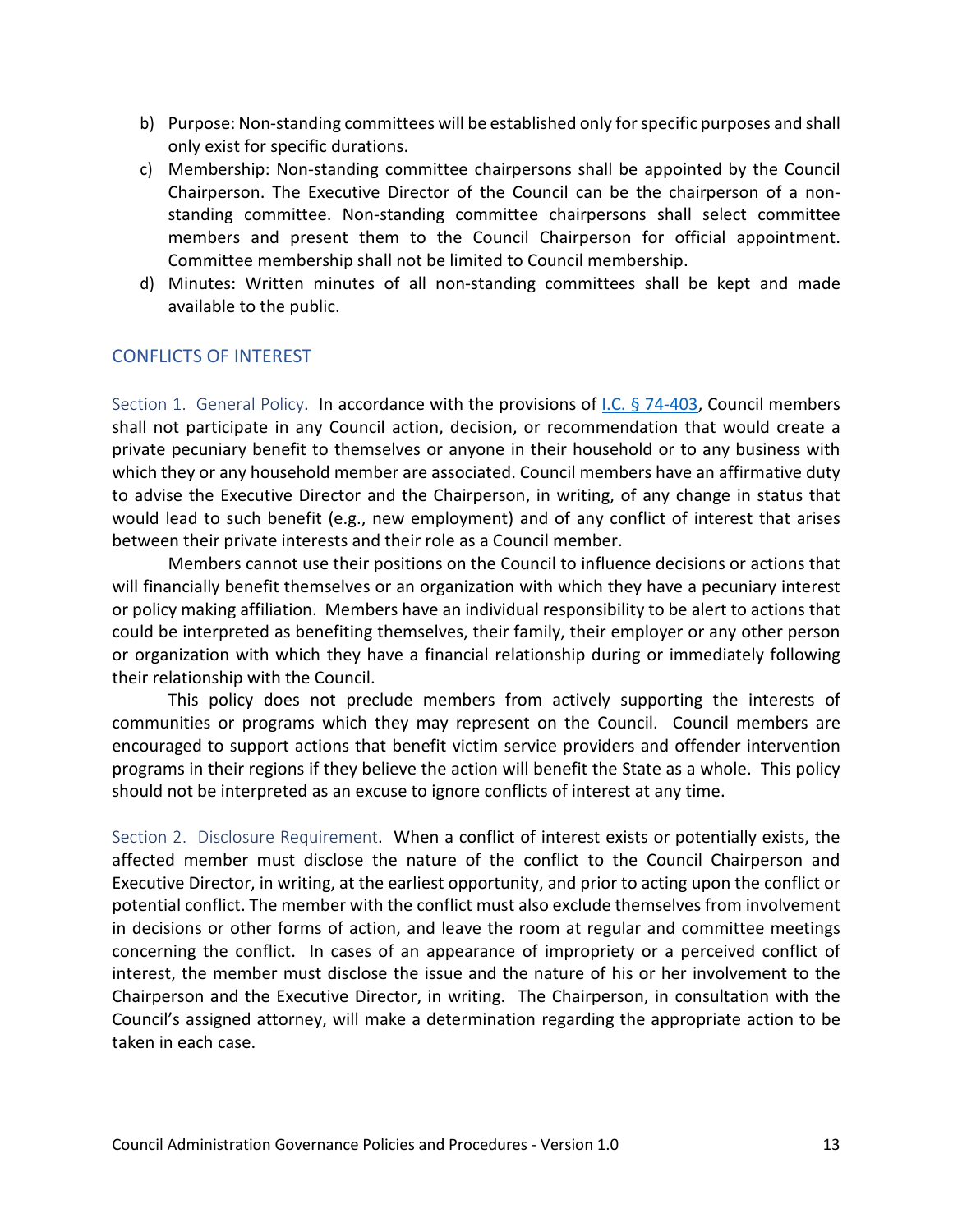<span id="page-13-0"></span>Section 3. Council Grants. Members are prohibited from scoring grant applications from the regions in which they serve, and from acting or commenting on the grant applications from any entity in which they have a pecuniary interest. Failure to timely complete grant scoring, absent being excused from the same by the Council Chairperson, shall be an indication of nonparticipation in key duties of the Council and may be a basis to consider a member's removal.

# <span id="page-13-1"></span>Section 4. Ethical Standards. Council members will not:

- a) Accept any pecuniary benefit as consideration for the Council member's decision, opinion, recommendation, vote or other exercise of discretion related to Council business. *See* I.C. [§ 18-1352.](https://legislature.idaho.gov/statutesrules/idstat/title18/t18ch13/sect18-1352/#:%7E:text=Idaho%20Statutes&text=It%20is%20no%20defense%20to,1352%2C%20added%201972%2C%20ch.)
- b) Accept gifts from individuals or organizations that receive or may receive benefits from the Council or vendors or potential vendors of services or goods to the Council, except for benefits not exceeding a value of fifty dollars (\$50.00) and involving no substantial risk of undermining the member's impartiality. *See* I.C. [§ 18-1356.](https://legislature.idaho.gov/statutesrules/idstat/title18/t18ch13/sect18-1356/)
- c) Use or disclose confidential information gained in the course of or by reason of the Council member's position or activities. *See* I.C. [§ 18-1359.](https://legislature.idaho.gov/statutesrules/idstat/title18/t18ch13/sect18-1359/)
- d) Appoint or vote for the appointment of a person related to the Council member to a paid position with the Council. *See* I.C. [§ 18-1359.](https://legislature.idaho.gov/statutesrules/idstat/title18/t18ch13/sect18-1359/)
- e) Have an interest in a contract made by the Council.

# <span id="page-13-2"></span>**MISCELLANEOUS**

# <span id="page-13-3"></span>Section 1. Record Retention

- a) All records created after 2019 shall be saved digitally. Council staff shall save all records relating to their work (including significant email correspondence) on the Council's main server, accessible to all staff, with the exception of personnel files.
- b) Permanent records, including, but not limited to, official Council and OIP committee meeting minutes, voting records and strategic plans shall be kept indefinitely and current versions shall be made publicly available on the Council's website.
- c) All grant administration records (e.g. subawards, draw requests, award letters, etc.) shall be kept for at least five (5) years from the date of submission of the relevant federal annual financial report relating to the federal grant(s) funding the subawards. *See* [2 C.F.R. § 200.333.](https://www.ecfr.gov/current/title-2/subtitle-A/chapter-II/part-200#200.333) Under Federal guidelines, the Council cannot impose record retention requirements for over three (3) years on any other non-Federal entities.

<span id="page-13-4"></span>Section 2. Media Inquiries: No member of the Council should make any statement to the media without informing the Chairperson and the Executive Director of the request and obtaining approval prior to making any comment; members may not speak on behalf of the Council without such approval.